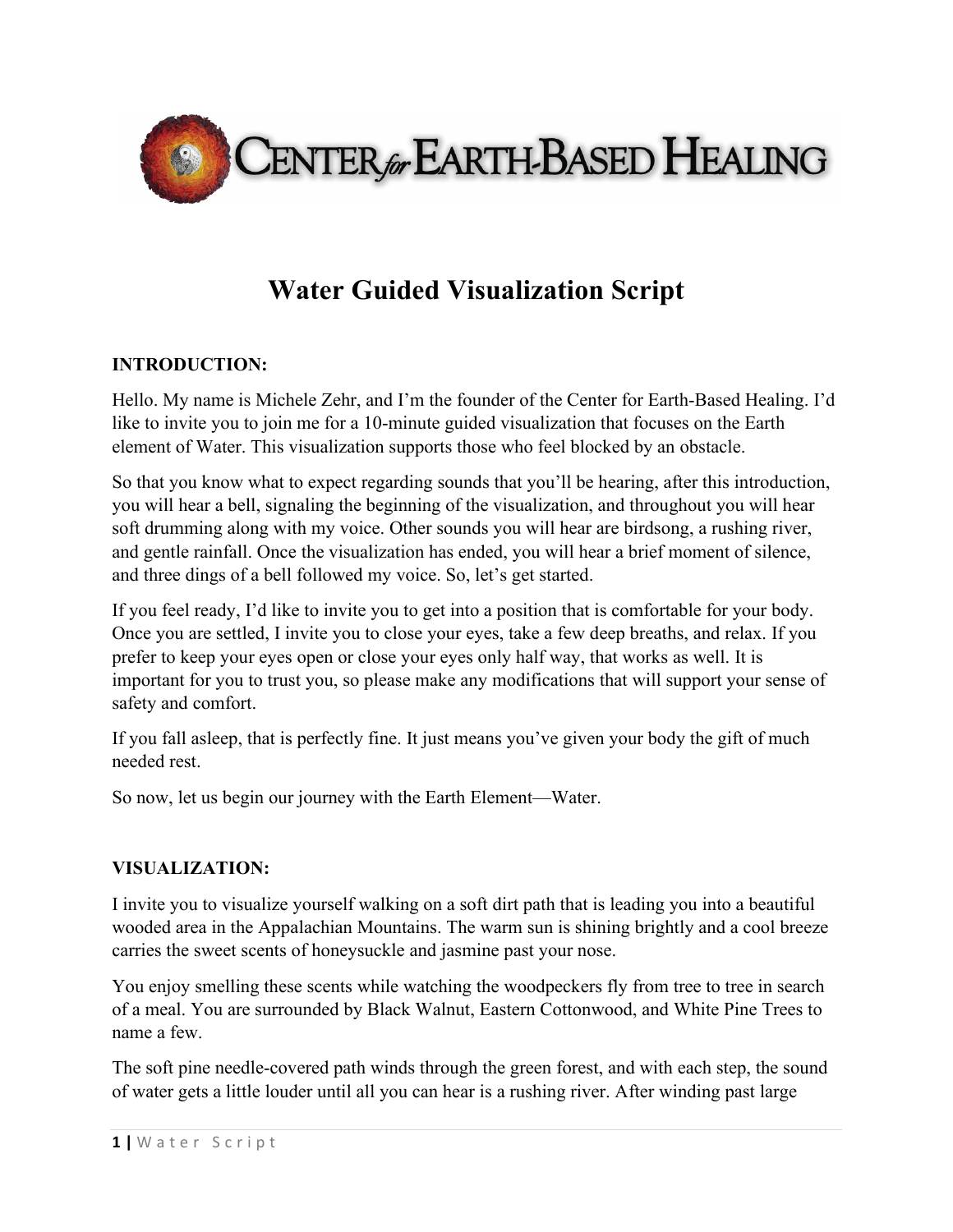boulders and blooming Rhododendrons, you find yourself standing at the bank of a beautiful river. The water is so clear, it is almost invisible, and the river is only a few feet deep. You can see mica schist glinting in the water along with tiny minnows feeding on the moss.

You decide to remove your shoes and let your feet dangle in the cool river water. You watch as leaves and sticks gently float past as they are carried by the current of the river. The sun's hot rays are making everything feel toasty warm, and you begin to feel a little hot. You notice a rock formation in the middle of the river that looks much like a chair, so on this hot day, you decide to wade out to the chair and sit securely on the rocks…allowing the cool river water to wash over your skin.

As you sit in the rock chair in the river, you are aware of all of the sensations you feel at this moment…..hot sunlight, cool river water, and a gentle breeze caressing your face.

You continue watching the various travelers who float past you in the water….small branches, pieces of tree bark, leaves, and even an occasional dragonfly that is resting on a floating stick. You observe how the current carries all of these travelers down a similar path, but at one point, the current carries everything into an area where a small eddy has formed.

In this eddy, the leaves and sticks become stuck as they float around and around in a circular pattern, floating around and around and around.

You continue watching this eddy, and notice that somehow, each leaf and stick eventually finds just the right place that carries them back into the main current of the river, and away they gently float out of sight.

To your great surprise, a beautiful Blue Heron glides down to the river and lands on another rock formation that is only 10 feet away from you, and the Blue Heron sets its gaze on you. You feel an unexplainable yet overwhelming sense that this Blue Heron is inviting you to follow it by floating effortlessly down the river. You decide to accept this invitation, and you step away from your rock chair, relax into the water, and you begin to be carried gently by the current while the Blue Heron stays just ahead of you as if it is guiding you.

The current bumps you gently into some rocks, and you feel stuck. At first, you begin to resist the current to find a way around the obstacle, but this tires you out very quickly. You realize that instead of fighting the current, you can choose to relax into the current, and the moment you surrender, you too find your way back into the main river current that carries you around and away from the rocks, just as the sticks and leaves had demonstrated earlier in the eddy.

Now, you are fully relaxed and you feel you can trust the river. The Blue Heron stays just ahead of you, accompanying you as you float effortlessly. Sometimes you gently bump into rocks, sometimes you find yourself circling around in a small eddy, but each time you feel the impulse to fight the current, to force your way around the obstacle, you remember that you have the choice to be patient and to surrender each time to the river's ancient wisdom. When you do, the current eventually carries you away from the obstacle.